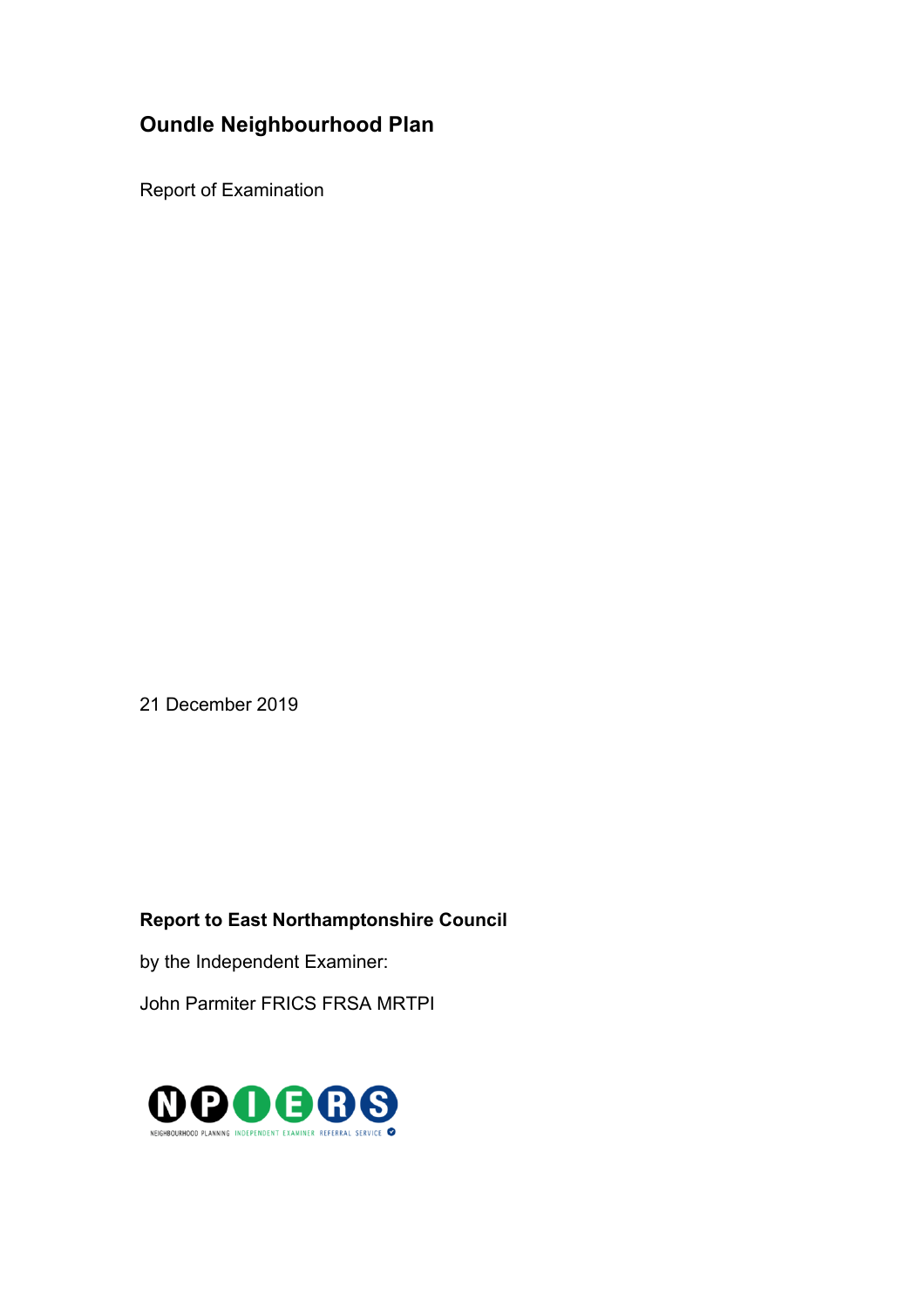## Contents

| Summary |                                    |    |
|---------|------------------------------------|----|
|         | 1. Introduction                    |    |
|         | 2. Overview – the principal issues | 11 |
|         | 3. Other issues raised by the plan | 13 |
|         | 4. Referendum Area                 | 16 |
|         | 5. Conclusions and Recommendations | 16 |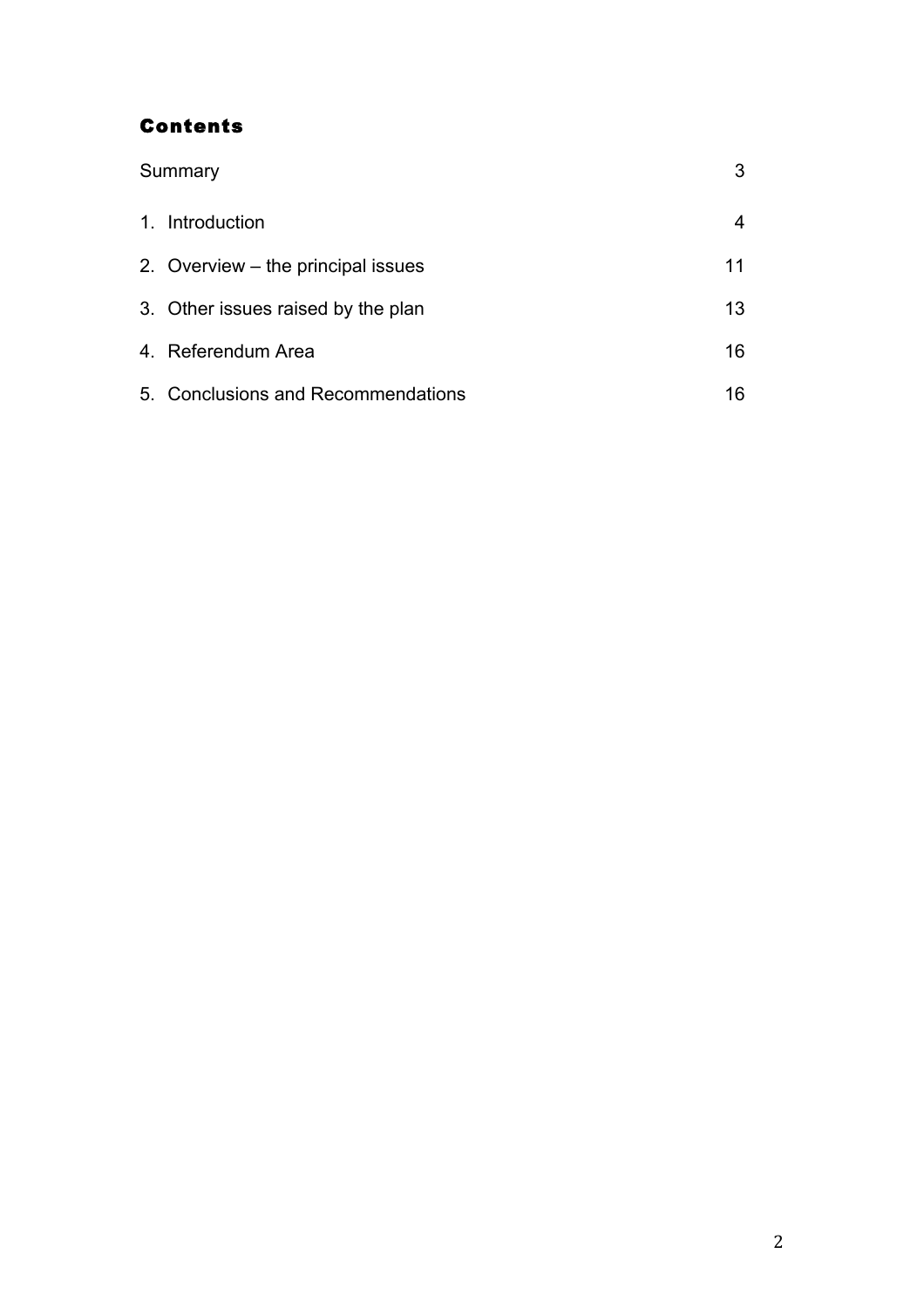## Summary

- 1. I have concluded that the plan does not meet the Basic Conditions, for two principal reasons: the approach to consultation (which is also probably unlawful); and the approach to site selection and appraisal which is flawed and the choices which are not substantiated by robust or appropriate evidence (and which is also probably unlawful).
- 2. I have concluded that the plan can meet the specified legal requirements in that:
	- It has been prepared and submitted for examination by a qualifying body – Oundle Town Council;
	- It has been prepared for an area properly designated;
	- **It does not cover more than one neighbourhood plan area;**
	- It does not relate to "excluded development";
	- **If specifies the period to which it has effect to 2031; and**
	- The policies relate to the development and use of land for a designated neighbourhood area.
- 3. Overall, I have concluded that the Neighbourhood Plan should not proceed to Referendum. I would conclude, if it did, that the Referendum Area should not be the same as the designated neighbourhood area but should be expanded to include all, or the relevant parts of, Glapthorn Parish that adjoin the plan area.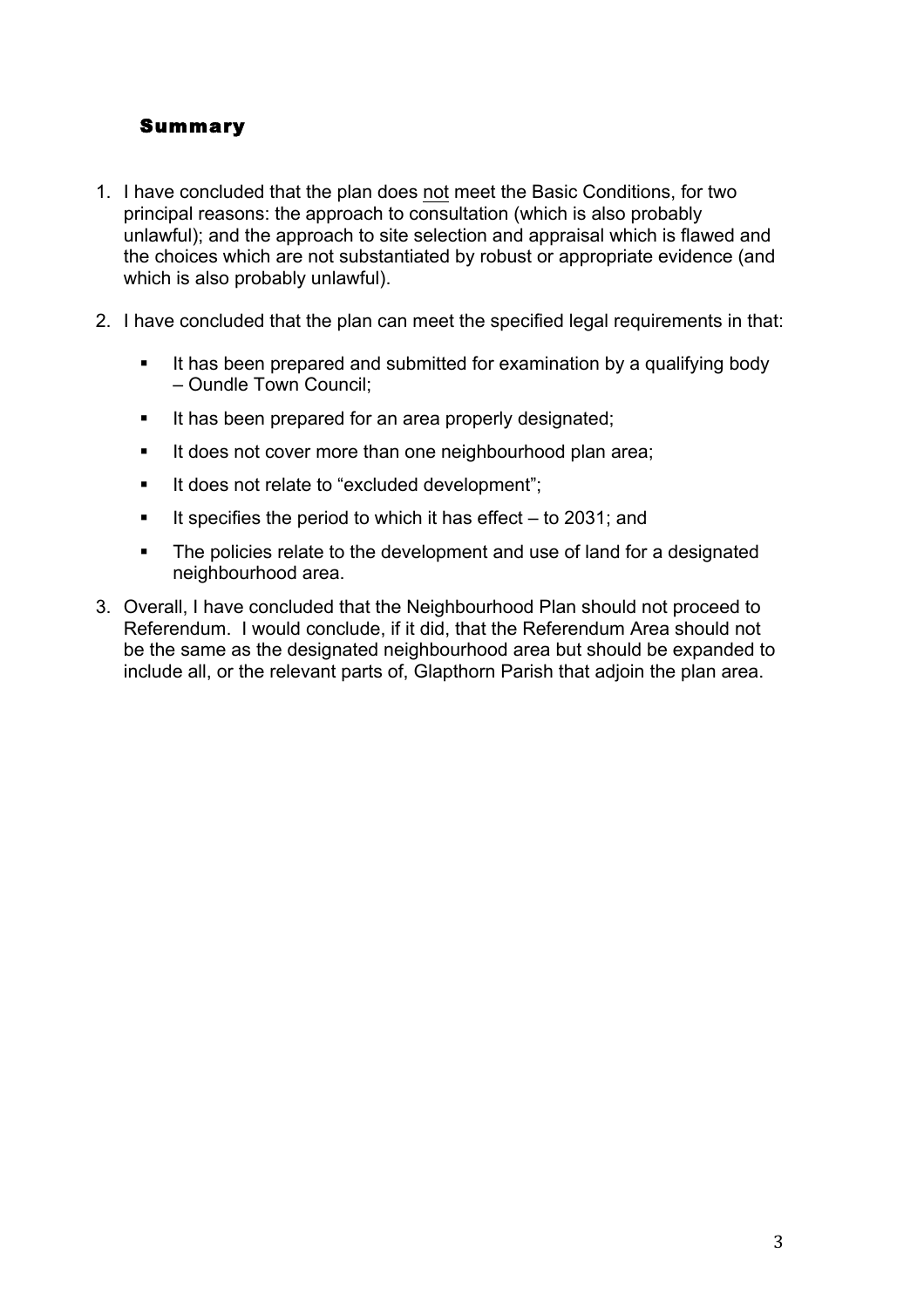## **1. Introduction**

1.1 On  $13<sup>th</sup>$  December 2019 I submitted an Interim Report on the examination. In that report I set out my *provisional* conclusions on the submitted Oundle Neighbourhood Plan and the supporting documents, including all the representations made: I had provisionally concluded that the Oundle Neighbourhood Plan had fundamental flaws which could not, in my view, be rectified by modifications; and that if I were to complete my examination I would have recommended that it should not proceed to Referendum. The Town Council, as Qualifying Body has, in response, not withdrawn the plan; rather they have asked for a further month to consider the Interim Report. However, I believe the examination now needs to be concluded and in this final report I set out my formal conclusions

## **Appointment**

- 1.2 I was appointed by East Northamptonshire Council, with the support of the Oundle Town Council (the Qualifying Body) to undertake an independent examination of the Oundle Neighbourhood Plan, as submitted for examination.
- 1.3 I am an independent planning and development professional of 40 years standing and a member of NPIERS' Panel of Independent Examiners. I am independent of any local connections and have no conflicts of interests.

#### **The Scope of the Examination**

1.4 It is the role of the Independent Examiner to consider whether making the plan meets the "Basic Conditions." These are that:

(a) having regard to national policies and advice contained in guidance issued by the Secretary of State, it is appropriate to make the order; (b) having special regard to the desirability of preserving any listed building or its setting or any features of special architectural or historic interest that it possesses, it is appropriate to make the order;

(c) having special regard to the desirability of preserving or enhancing the character or appearance of any conservation area, it is appropriate to make the order;

(d) the making of the order contributes to the achievement of sustainable development;

(e) the making of the order is in general conformity with the strategic policies contained in the development plan for the area of the authority (or any part of that area);

(f) the making of the order does not breach, and is otherwise compatible with, EU obligations; and

(g) prescribed conditions are met in relation to the order and prescribed matters have been complied with in connection with the proposal for the order.

- 1.5 In examining the Plan I am also required to establish if the plan complies with certain legal requirements; in summary they are whether it:
	- Has been prepared and submitted for examination by a qualifying body;
	- **EXECT** Has been prepared for an area that has been properly designated;
	- Meets the requirements that they must not include excluded development;
	- Relates to more than one Neighbourhood Area; and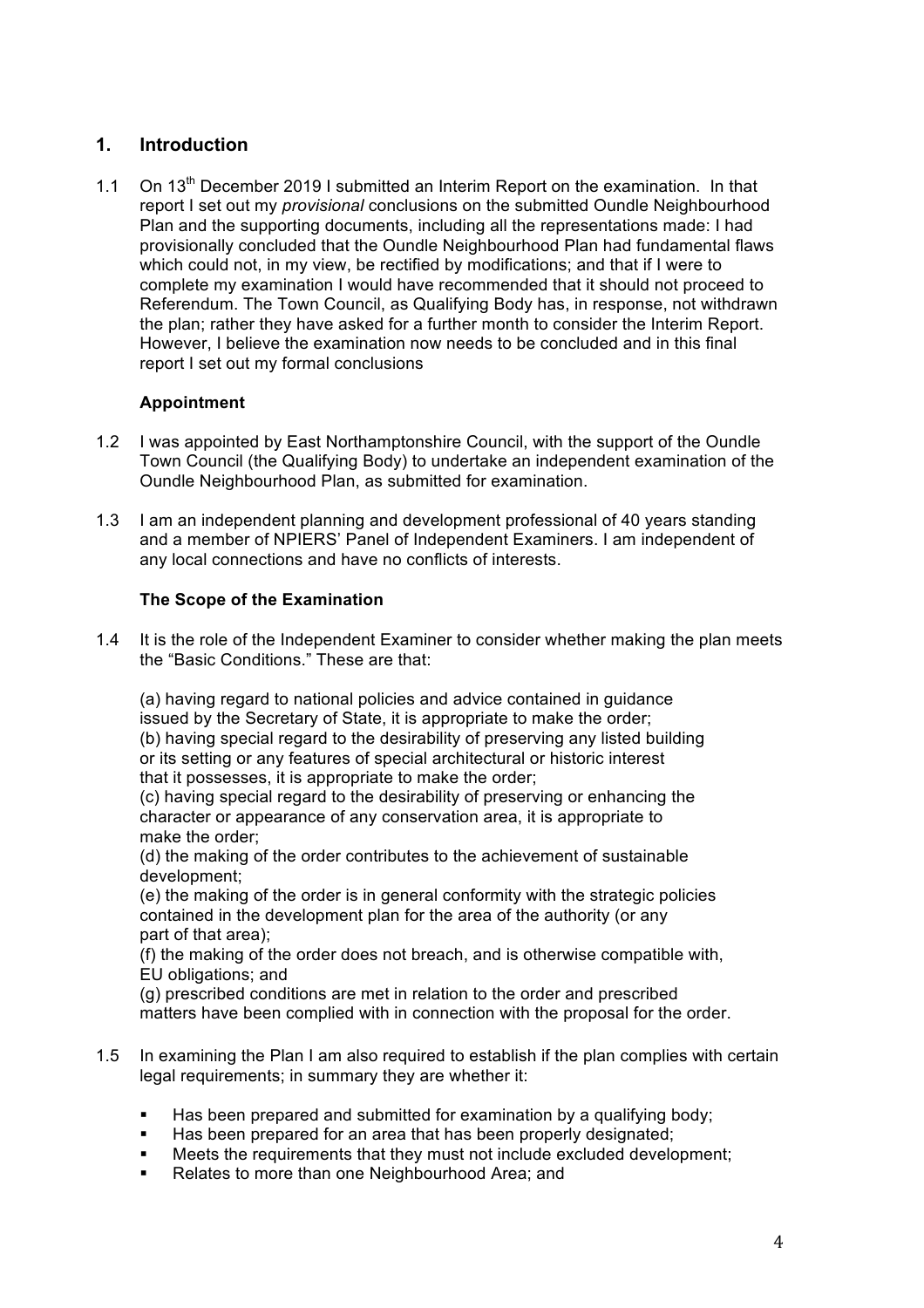- Relates to the development and use of land.
- 1.6 Then, as independent Examiner, I must make one of the following recommendations in relation to the Plan proceeding to a Referendum:
	- a) that it should proceed to Referendum, in that it meets all legal requirements; or
	- b) that once modified to meet all relevant legal requirements it should proceed to Referendum; or
	- c) that it should not proceed to Referendum, on the basis that it does not meet the relevant legal requirements.
- 1.7 Finally, if recommending that the Plan should go forward to Referendum, I am also required to consider whether or not the Referendum Area should extend beyond the Neighbourhood Designated Area to which the Plan relates.

#### **The Examination process**

- 1.8 I was appointed to examine the plan in mid September 2019. The default position is that neighbourhood plan examinations are conducted by written representations. The majority of the examination has been based on the submitted material. However, in this case there were a number of matters on which I wanted to hear oral evidence – in particular on housing allocations, deliverability issues, the site selection and assessment process, as well as the consultation process - and so I held a public hearing on 29<sup>th</sup> October 2019. I carried out unaccompanied site visits the previous week and following the hearing.
- 1.9 At the close of the hearing I explained that I would prepare an Interim Report. But, before I could do so, I asked those representing Persimmon and Gladman, to prepare a succinct summary of the legal arguments they made to me in person. That (joint) Opinion was duly sent to me and all the other parties at the hearing on 8th November; I gave the other parties until the 22nd November to respond. Two parties duly did - Oundle Town Council (OTC) and those representing Rose & Sons Properties. The OTC letter was subsequently corrected (omission of a word); it also contained an appendix (3) with material, which appears to be new, which I have not taken into account. East Northamptonshire Council also sent me a Position Statement dated 19th November in relation to two live planning applications in the plan area – essentially the two omission sites. I asked that all these documents be available on the respective Council websites.
- 1.10 At the end of November I completed a draft Interim report, which I sent to both the Councils, for fact-checking only; though I also explained that I would take into account any comments on where the reasoning for my conclusions was insufficiently clear. But it was not an opportunity to open up the discussion. ENC made no substantive comments. Oundle Town Council asked for extra time, to  $12<sup>th</sup>$  December, to allow for holidays. Their submission was a mixture of clarification and argument. I noted on their points of clarification and took these into account in preparing an Interim Report, which I had indicated at the close of the hearing that I would do.
- 1.11 The Interim Report was sent to both Councils on 13 December. The Town Council, in response, asked for a further month to consider the Interim Report. However, I considered the examination now needed to be concluded.

#### **The Examination documents**

1.12 In addition to the legal and national policy framework and guidance (principally The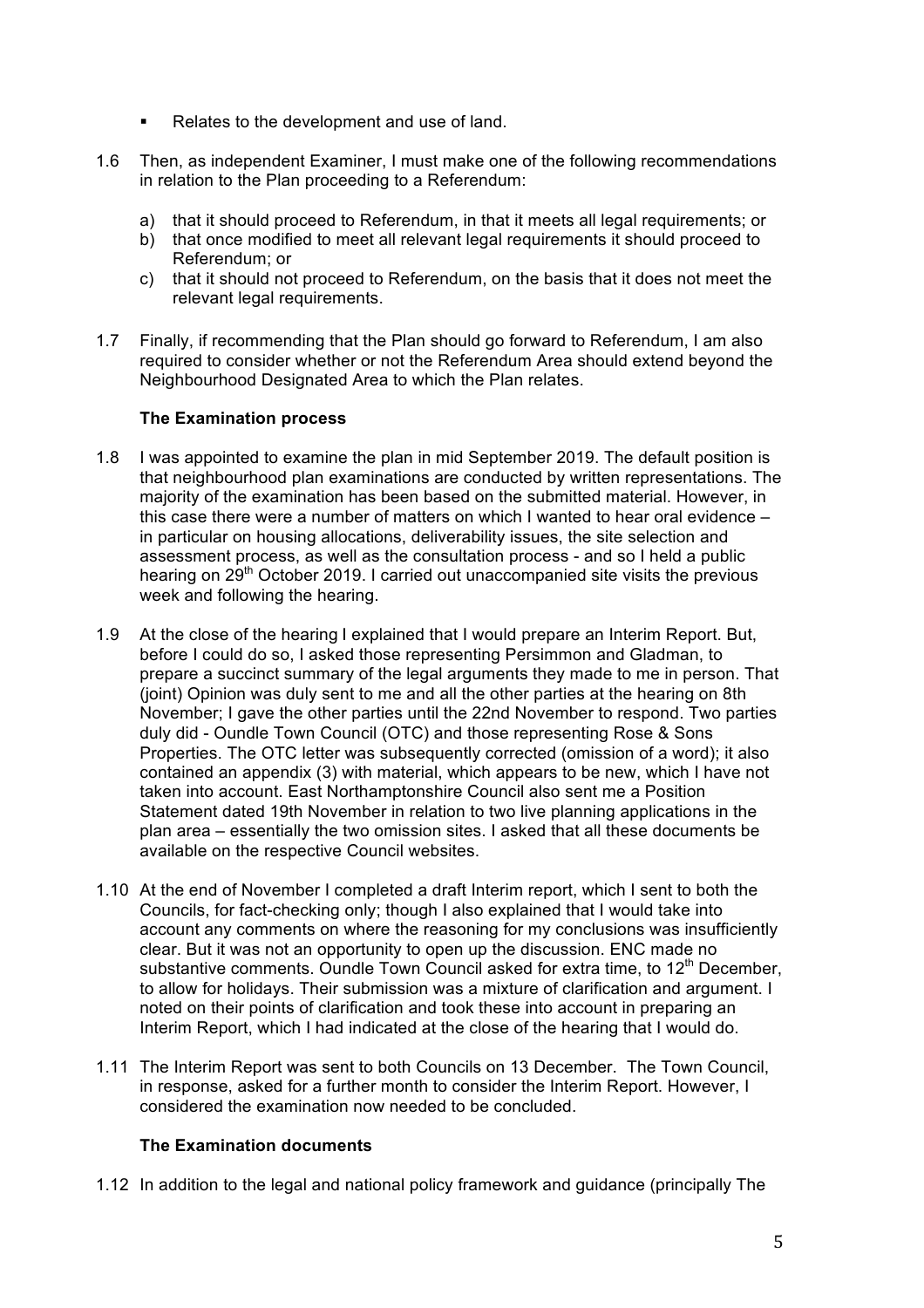Town and Country Planning Acts, Localism Act, Planning and Compulsory Purchase Act, Neighbourhood Planning Act and Regulations, the National Planning Policy Framework, Written Ministerial Statements and the Planning Practice Guidance) together with the development plan, the relevant documents that were furnished to me - and were identified on the Council's websites as the neighbourhood plan and its supporting documentation for examination - were:

- Oundle Neighbourhood Plan (Submission Draft):
- Basic Conditions Statement:
- Consultation Statement; and<br>• Sustainability Appraisal Repo
- Sustainability Appraisal Report; and SEA Screening Statement and Appropriate Assessment Screening…

… together with responses received under Regulation 16 and a Legal Check letter (under Schedule 4B) from ENC setting out their concerns in relation to compliance with strategic policy, the SEA Regulations, as well as other issues (including the Settlement Boundary, meeting housing requirements, and the site section/consultation process).

#### **Representations to Regulation 16 stage**

- 1.13 I have recorded a total of 77 representations duly made; there were two sets that were from the same parties (which I counted as one each), two reps were given the same number (which I duly split) and one was wrongly noted as late. I declined to accept two reps as made too late. The majority of reps were by local residents, many in a standard, or near standard, format, supporting the plan – typically containing a phrase like: *"…that any future housing development is built in small developments close to the tom centre*."; or *"...that new dwellings …. be distributed across multiple sites rather than in fewer larger sites*." Some local groups, such as the Oundle Recreation and Green Spaces Community Group made issue-specific reps
- 1.14 A number of local residents raised common concerns about increases in heavy traffic, the lack of supportive infrastructure, pollution issues and the need to protect open space. Some specifically cited their opposition to the two omission sites. The promoters of the sites that were excluded from the plan made extensive representations, which I pick up on later in my report. The promoters of allocated sites – which included Gladman Developments, Nothamptonshire County Council (as landowner), Bierton, Biggin & Benefield Estate, David Wilson Homes, Persimmon Homes Charles Church and Rose Properties - also made a range of representations, and I spent much time at the public hearing considering evidence about the allocated sites.
- 1.15 Among the statutory and other consultees, I took onto account representations from Anglian Water, Environment Agency, Natural England, National Grid, County Fire and Rescue Service, County Council (development management), County Council as Lead Flood Authority

#### **The Qualifying Body and the Designated Area**

1.16 Oundle Town Council is the Qualifying Body for the designated area that is the neighbourhood plan area; the plan area is the same as the civic parish area. There is no other neighbourhood plan for this area. East Northamptonshire Council, the local authority, designated the Neighbourhood Area in June 2013.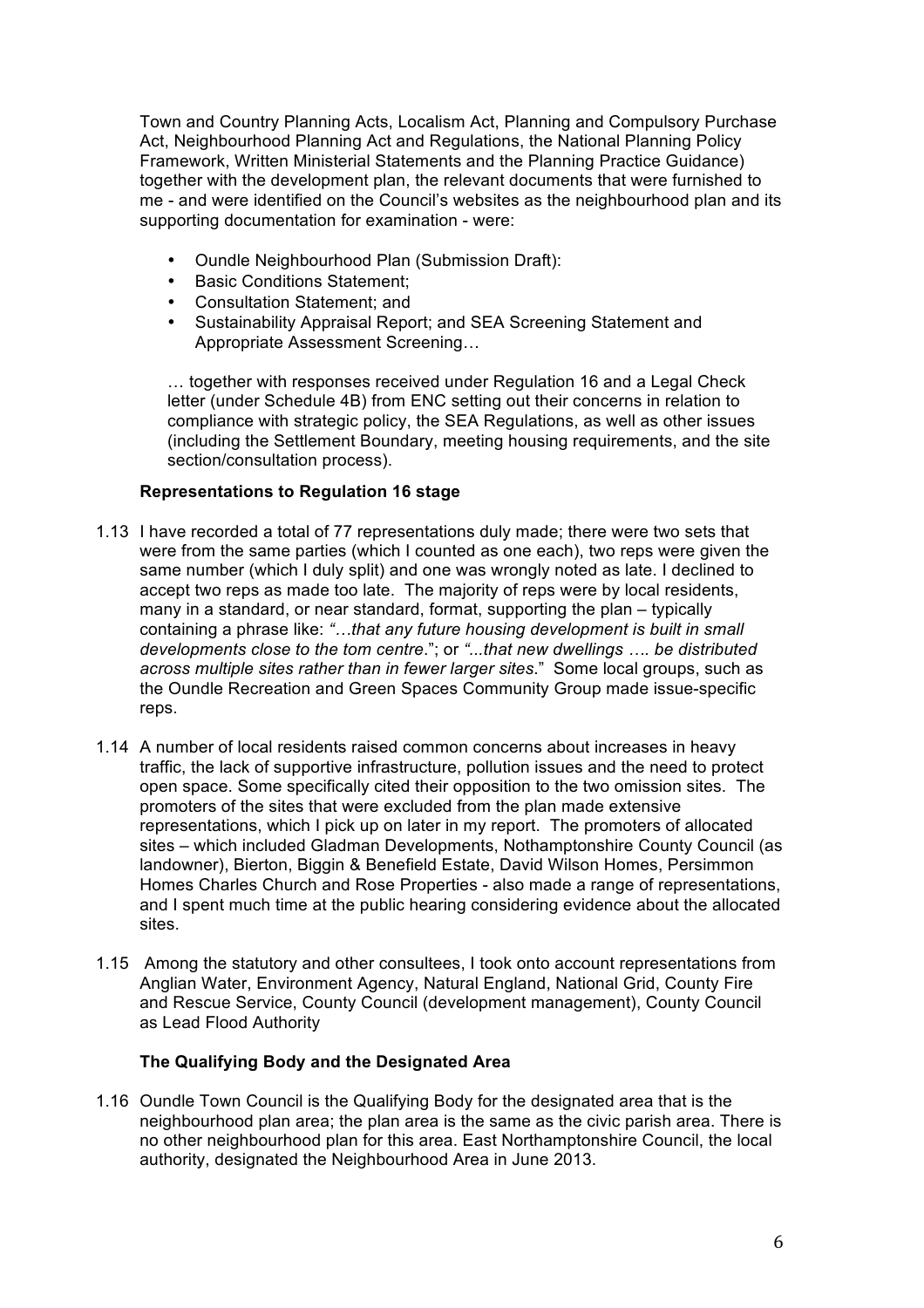#### **The Neighbourhood Plan**

- 1.17 The plan is a well-laid out, attractive and succinct document, comprising seven chapters: Introduction; About Oundle; Key Issues; The Vision and Objectives; and Neighbourhood Plan Policies and Proposals; Plan Delivery and implementation; and Monitoring and Review. The policy chapter contains 23 policies, divided into six sections:
	- Protecting and enhancing the natural and built environment (Policies 01-07);
	- Promoting and enhancing the economy (08-011);<br>• Protecting and enhancing community services and
	- Protecting and enhancing community services and facilities (012-13);
	- Improving accessibility and connectivity (014);
	- Meeting housing requirements (015-022); and
	- Securing developer contributions (023).
- 1.18 The plan's substantive policies and proposals involve:
	- The allocation of five sites for housing (some involving opens space and/or other elements, such as a Festival site), with a combined capacity of some 324 dwellings – against a need for 242 dwellings, if remaining development plan allocations are excluded;
	- A revised Settlement Boundary;
	- The designation of 9 sites as Local Green Space;
	- The designation of a further 13 sites as Important Open Space (as well as Other Amenity Land, as shown on the Policies Map);
	- Protection for some Important Views;
	- Upgrading and adding to the cycle/pedestrian network (20 routes/sections);
	- A range of policies concerned with protecting and enhancing local features and facilities; and:
	- A Policies Map see my para 3.2 for comments on this.
- 1.19 The plan runs to 2031, co-terminus with the emerging Local Plan. The plan does not involve Excluded Development; and while it includes "Supporting Actions" the plan makes it clear that these - which are effectively advocacy points - are distinct from the plan's land use policies – so that the plan remains concerned with the use and development of land. I conclude that, for these reasons and my earlier conclusions (see 1.11, for example), it meets the legal requirements.

#### **The development plan and the emerging Local Plan**

- 1.20 The development plan comprises two development plan documents: a) the saved polices of the Rural North, Oundle and Thrapston Plan (RNOT) adopted 2011, which runs to 2021; and b) the North Northamptonshire Joint Core Strategy (JCS) adopted 2016, which runs to 2031.
- 1.21 The emerging Local Plan Part 2 is aware of the neighbourhood plan and the need to achieve consistency. It has generated a significant evidence base and Sustainability Appraisals and is proceeding more or less in parallel with the neighbourhood plan. It is not part of the development plan and has yet to be tested at examination. The Town Council had particular difficulty with their Sustainability Assessment.
- 1.22 The most relevant Policy EN1(c) seeks to deliver the outstanding housing need for Oundle. Three sites are identified, to deliver 300 dwellings: i. Stoke Doyle Road, for c 70 dwellings [this is NP allocation 020, for 50 homes]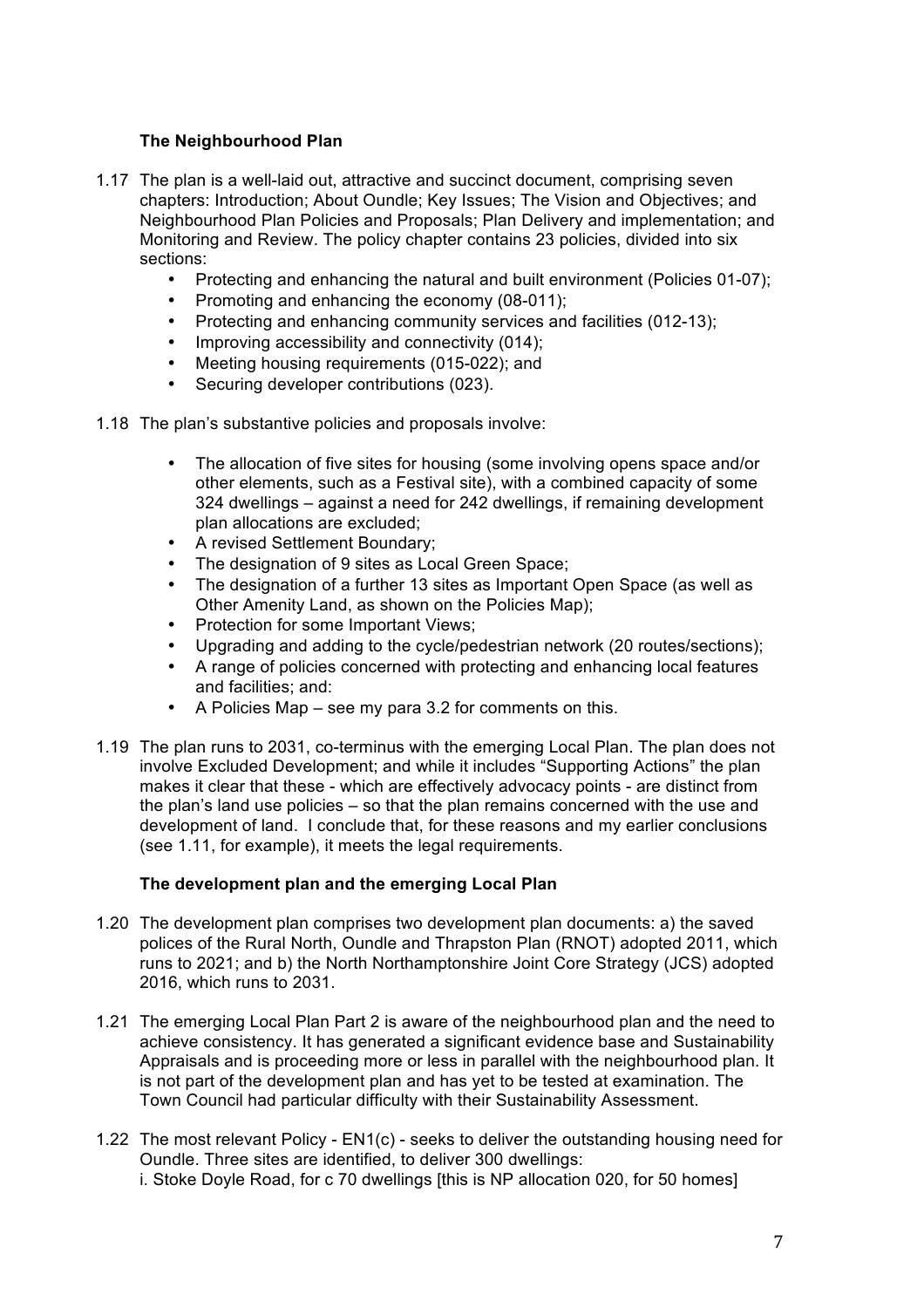- ii. Cotterstock Road, for 130 dwellings; and
- iii. St Christopher's Drive, for around 100 dwellings.
- 1.23 In July 2019 ENC's Planning Policy Committee chose to await the outcome of this examination before deciding on the Oundle allocations. The parts of the latter two sites, both of which were in the Reg 14 version of the NP – with only 30 and 45 homes, respectively - were omitted from the submitted plan and are now the subject of live planning applications. This examination, however, is not into omission sites as such.

#### **Consultation Statement**

1.24 Para 4 of Schedule 4B of the 1990 Act sets out the principles for consultation that are then applied in Regulation 14 of the 2012 Regs; at para 4 (3) it sets out:

*"The power to make regulations under this paragraph must be exercised to secure that:*

*(a) prescribed requirements as to consultation with and participation by the public must be complied with before a proposal for a neighbourhood development order may be submitted to a local planning authority, and (b) a statement containing the following information in relation to that consultation and participation must accompany the proposal submitted to the authority i. details of those consulted, ii. a summary of the main issues raised, and iii. any other information of a prescribed description."* [my emphasis]

- 1.25 The Consultation Statement (CS) is very brief and, in my view, does not fulfil the requirements of the Regulations in that it does not contain an adequate summary of the main issues raised (failing the requirements of b.ii). Indeed, the CS is quite misleading, in my view, in asserting that the changes from the Reg 14 stage to the submission stage were "relatively minor and do not result in fundamental changes to the content of the plan": In my view, and those of some representors, the changes were *material*, resulting in a different spatial strategy.
- 1.26 The CS only summarises to the extent it does so at all the consultation responses to the Reg 14 version of the Plan, the preferred approach at the time. The CS cannot summarise the issues raised on the preferred approach because that was submitted directly to the local authority without any re-consultation. This has proved to be a significant issue and one that is relevant to both the Regulations as well as national policy and guidance.
- 1.27 The CS provides no explanation as to the reasons for the material changes made to the plan – effectively the new preferred approach. Instead of re-consulting on the new (and materially different) approach, the Town Council decided to carry out a Sustainability Appraisal, modify the plan and proceed directly to submitting the plan to the local authority and thus for examination. The CS also noted that there was no Policies Map with the Reg 14 version.
- 1.28 In my view the approach taken does not comply with the spirit of (a) above, in that it deprived the public of participation in the consultation process *before* the preferred approach was submitted. This is especially significant as the SA did not accompany the Reg 14 version and the SA was – as we shall see elsewhere – a tool in the change of strategy. Further, the SA process itself, was predicated on the expectation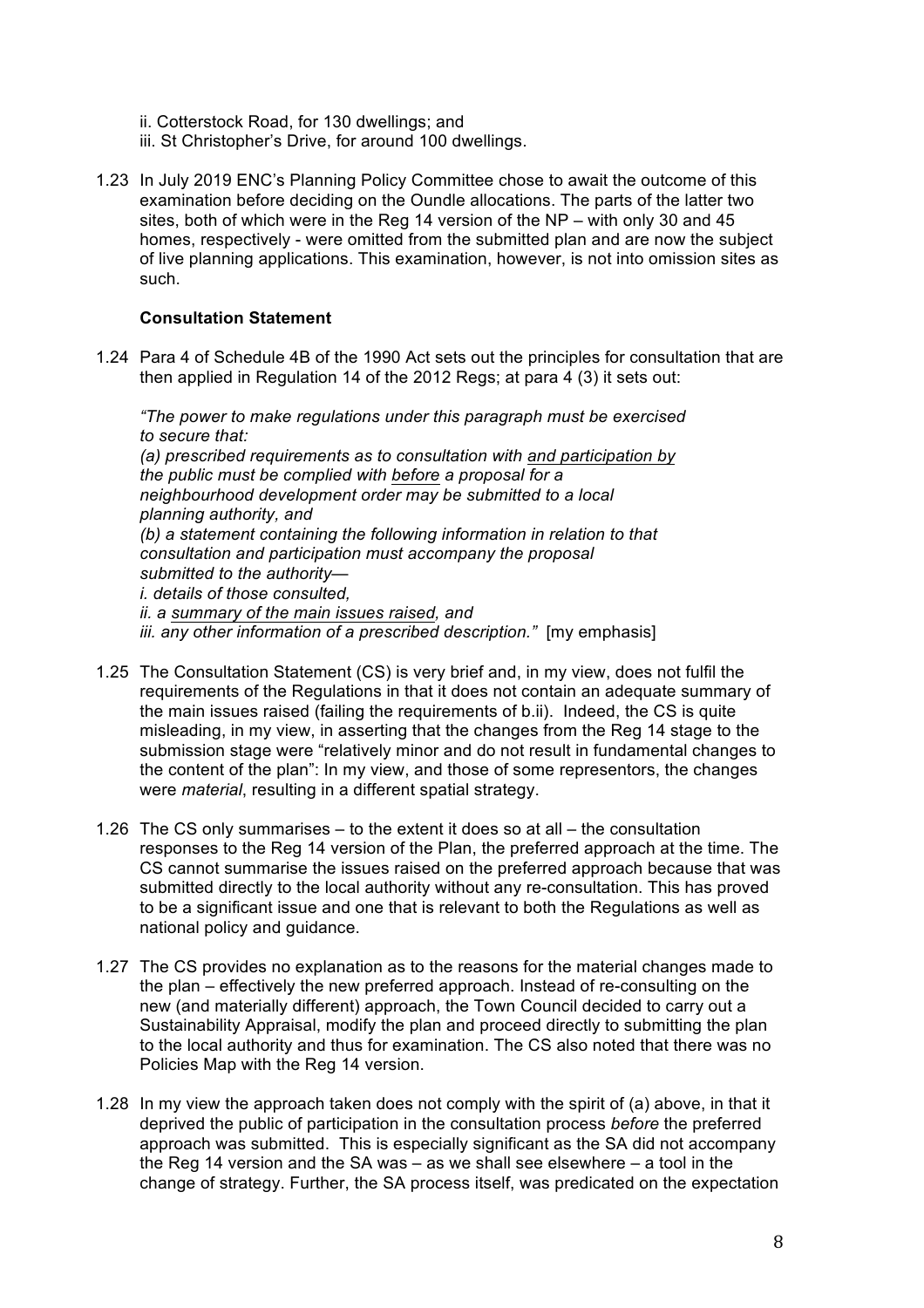of further consultation on its conclusions – see my para 1.36; but that did not happen.

- 1.29 It has also been pointed out, in the Persimmon/Gladman Opinion, that by proceeding directly to submission to the local authority *"… then the only further step under Regulation 16 is that consultation bodies are notified that a Plan has been received. This is not consultation."* The Opinion goes on to conclude: "*By making major material amendments to the Reg 14 Draft Plan post-consultation the Town Council have both undermined the purpose of consulting the public (as those that were consulted previously would fairly assume the Plan they provided a response on what would be the same), and entirely circumvented the requirement to consult statutory consultation bodies. They have submitted an un-consulted-upon neighbourhood plan for examination. This is unlawful*." I have considered the counter-arguments by the Town Council and Rose Properties but I do not find them convincing.
- 1.30 The Planning Policy Guidance for Neighbourhood Plans ('the PPG') gives advice at paragraph 49 as to the pre-submission consultation: At what stage does the presubmission consultation take place on a draft neighbourhood plan or Order?

*Before the formal pre-submission consultation takes place a qualifying body should be satisfied that it has a complete draft neighbourhood plan or Order. It is not appropriate to consult on individual policies for example. Where options have been considered as part of the neighbourhood planning process earlier engagement should be used to narrow and refine options. The document that is consulted on at the presubmission stage should contain only the preferred approach.* [my emphasis] Paragraph: 049 Reference ID: 41-049-20140306

1.31 The document that was consulted on at the pre-submission stage was not the Town Council's preferred approach at the submission stage. There was no opportunity for the public or statutory consultees to participate in the change of approach and to see the Town Council's response to those representations. Therefore, I conclude that, together with the reasons that I outline later, the Town Council's approach does not comply with national guidance. Thus, in conjunction with the failure to comply with the regulations, the approach to consultation fails to meet the Basic Conditions.

#### **Basic Conditions Statement**

1.32 The Basic Conditions Statement (BCS) sets out why the plan is considered to meet the Basic Conditions, by providing a commentary against national policy, the development plan and EU Obligations. It also incudes some commentary on the SA and provides a partial explanation for the change in the preferred strategy. An issue raised by the local authority was the degree of conformity of the plan with the Rural North, Oundle and Thrapston Plan (RNOT), part of the statutory development plan. The BCS doe not explicitly deal with a point that the local authority asserted, a position supported by the examiner on the Glapthorn Neighbourhood Plan, that para 8.18 was a strategic policy and that the ONP was not in conformity with it. I deal with this point later, at paras 3.17,18.

#### **Sustainability Appraisal**

1.33 A Screening Determination was undertaken in February 2019 for a Strategic Environmental Assessment (SEA) and Habitats Regulations Assessment (HRA). The SEA determination, as the plan progressed, concluded that a SEA was required; and the HRA screening concluded that the plan would not result in Likely Significant Effects and no further work on HRA was required. No SEA had been undertaken as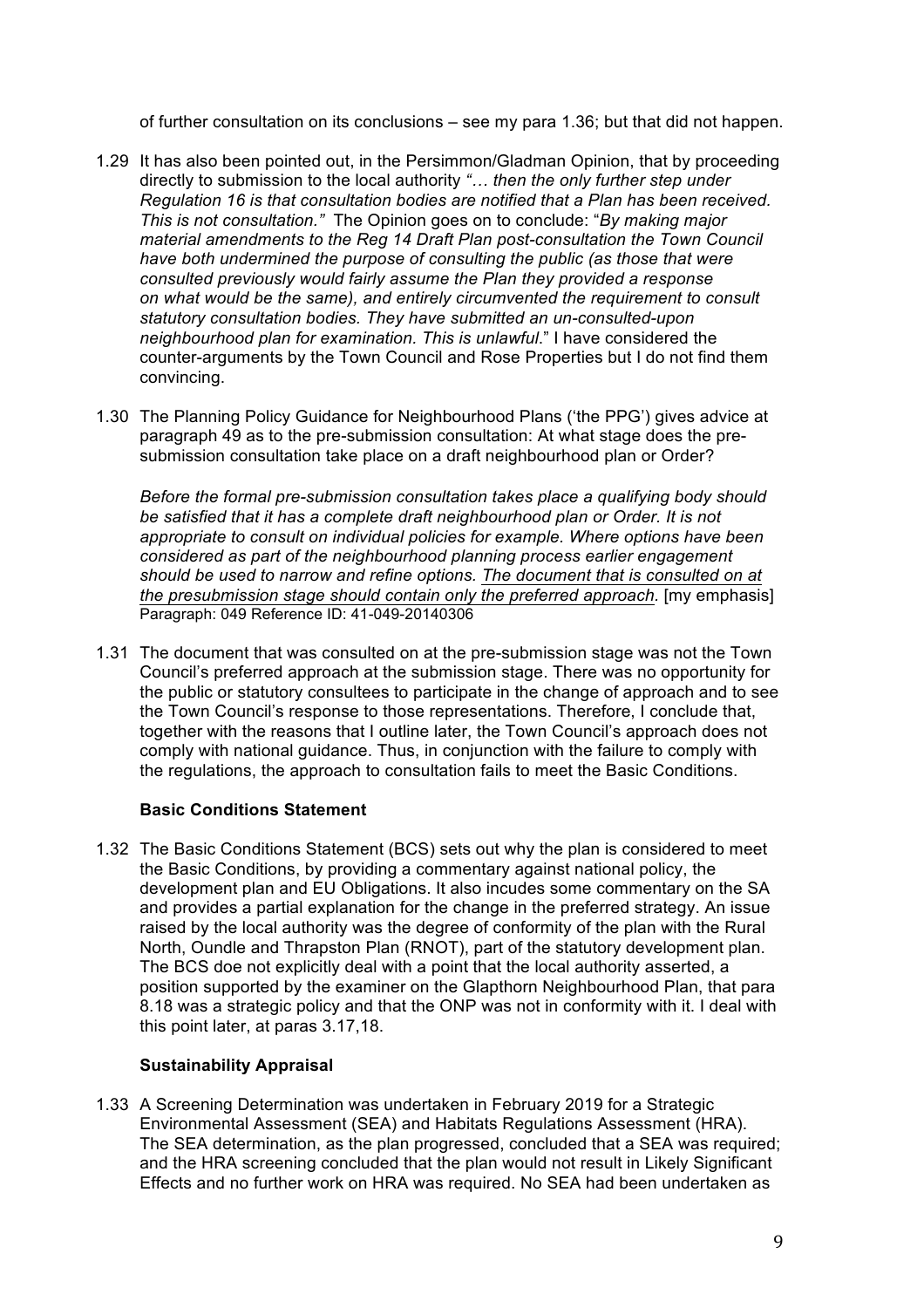part of the Reg 14 plan. This was done afterwards and the final version of a Sustainability Appraisal (SA) Report was only completed in May 2019, following an initial draft in February. The PPG, however, provides that work should start at the earliest opportunity:

"*Where it is determined that a neighbourhood plan is likely to have significant effects on the environment and that a strategic environmental assessment must be carried out, work on this should start at the earliest opportunity*." (Paragraph: 029 Reference ID: 11-029-20150209)

- 1.34 The main data in the Report was assembled quickly in December 2018; this affected the extent and quality of the baseline data, as the report admits (bottom of page ii). The SA concentrated on seven sites (down from 10 as three had been rejected prior to the Reg 14 stage) and four "spatial options", which were essentially a different combination of housing numbers drawn from all or some of the seven sites. The four spatial options were:
	- Option 1: 312 homes from 7 sites;
	- Option 2: 339 homes from 6 sites;
	- Option 3: 324 homes from 5 sites; and
	- Option 4: 300 homes from 3 sites.
- 1.35 The preferred approach in 2018, at Reg 14 stage, was Option 1. The comparison of the four options – section 6.5 of the SA – ended with pie charts of the relative performance of the four options. Taking the combined positive and negative scores (both significant and minor), Options 1 and 4 scored worst (-15 and -17 respectively), with Options 2 and 3 scoring virtually the same (overall both -5). Oundle Council chose Option 3. The SA explains (section 6.5) that:

*"Following consideration of feedback and the results of SA, OTC has chosen Option 3 to take forward within the submission Neighbourhood Plan. Option 3 was developed to remove two sites, which were not supported in the feedback and to increase density of development on "Land south of Herne Road". Option 3 does not include "Land East of Cotterstock Road" for highways reasons and because it is allocated within a higher-level plan (the RNOT). The option also does not include "Land East of St Christopher's Drive" (which was previously proposed by OTC in Option 1 as partial development of the site (a smaller boundary delivering 45 dwellings) but this was not supported by ENDC. The density of the proposed allocation on "Land south of Herne Road" in Option 3 has been increased (from 45 to 120 dwellings) as this is being proposed by the proponent of this site".* 

1.36 The role of the "feedback" in this process was the subject of my questions at the hearing and I did not get a satisfactory answer; it appears to be substantially public opinion. I am not discounting public opinion but the CS does not record – because it can't, given the sequence of events – the way this was gathered and how it influenced the choices available. In any event, Option 3 was never part of a presubmission consultation, even though the SA concludes with a clear expectation of the next steps (section 9) that it would be:

*"This SA Report will be consulted on with the public and the statutory consultees. A copy of the Neighbourhood Plan will be made available on the Town Council's website during the SA Report consultation.*

*Following consultation, comments received will be reviewed and any necessary changes made to the Neighbourhood Plan and SA Report.*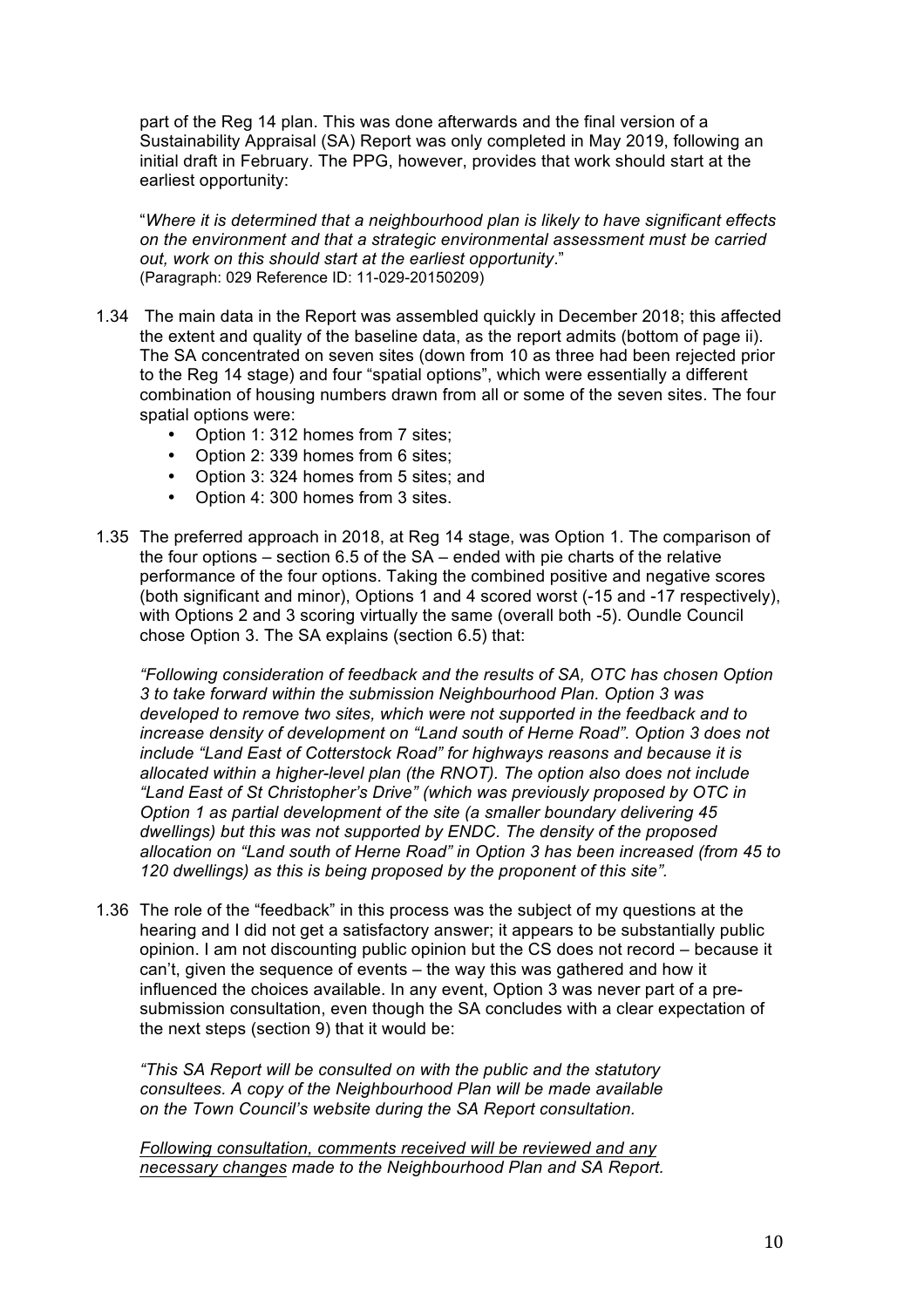*The Oundle Neighbourhood Plan will then be submitted to East Northamptonshire District Council. Following this, there will be a further period of public consultation on the plan and accompanying SA Report."* [my emphasis]

1.37 There is a range of difficulties with the content of the SA, which I deal with later. But in terms of the overall consultation process, the SA clearly played a significant role in the change of spatial strategy, yet the opportunity for the public to engage with it  $$ and, crucially, together with the change of strategy – and in a way that would enable real participation in the process and for the Town Council to consider and respond to representations *prior* to submitting the plan, were very limited; a town meeting that supported the change, in my view, was in no way a substitute for a proper consultation process.

#### **2. Overview – the principal issues**

2.1 The housing allocations and the process of changing the preferred approach from seven to the five proposed sites proved the most controversial aspect of the plan. There were two main aspects to this: the "technical" appraisal process, including SEA; and the approach to consultation on the significant changes to the examination version, ahead of its submission, which included reducing the number of allocated sites from 7 to 5 and bulking up the housing numbers on one of the remainders. I have already covered the latter. A related principal issue was the revised Settlement Boundary, which, inter alia, had the outcome of excluding the two deleted sites.

#### **The appraisal process**

- 2.2 The approach to selecting options, the assessment of identified sites and the shortlisting process, in the context of the SA Report (and the significant reliance placed on it) proved to be the most challenging aspect of the plan and came in for very detailed criticism from ENC and some objectors, understandably the promoters of the two sites excluded from the allocations; though the actual sites selected for appraisal were not so much an issue. Particular points of criticism include:
	- A disregard of national policy and guidance in the identification of sites; and
	- That the process of considering reasonable alternatives was not robust or credible.
- 2.3 National Guidance seeks to avoid duplication [41-043-20140306, for example]. In this case, as the emerging Local Plan Part 2 is proceeding roughly in parallel there should have been more opportunities to avoid not only duplication but also unnecessary conflict. The Town Council seem to have had their own resourcing and programming issues, as they explained to me at the hearing, which made collaboration more challenging. There were also disagreements between the two Councils. My refection is that I think ENC could have supported the local volunteers more positively; and that the Town Council could have been more open to using more of EBC's evidence base.
- 2.4 The emerging ENC policy context and the saved policies and strategies of the development plan are also clearly an important part of any site selection process. Indeed they seem to have influenced the inclusion of Cotterstock Road and St Christopher's Drive at Regulation 14 stage; the ENC view, as others, is that the Reg 14 approach – seven sites – was in line with strategic policy in the development plan, especially RNOT para 8.18.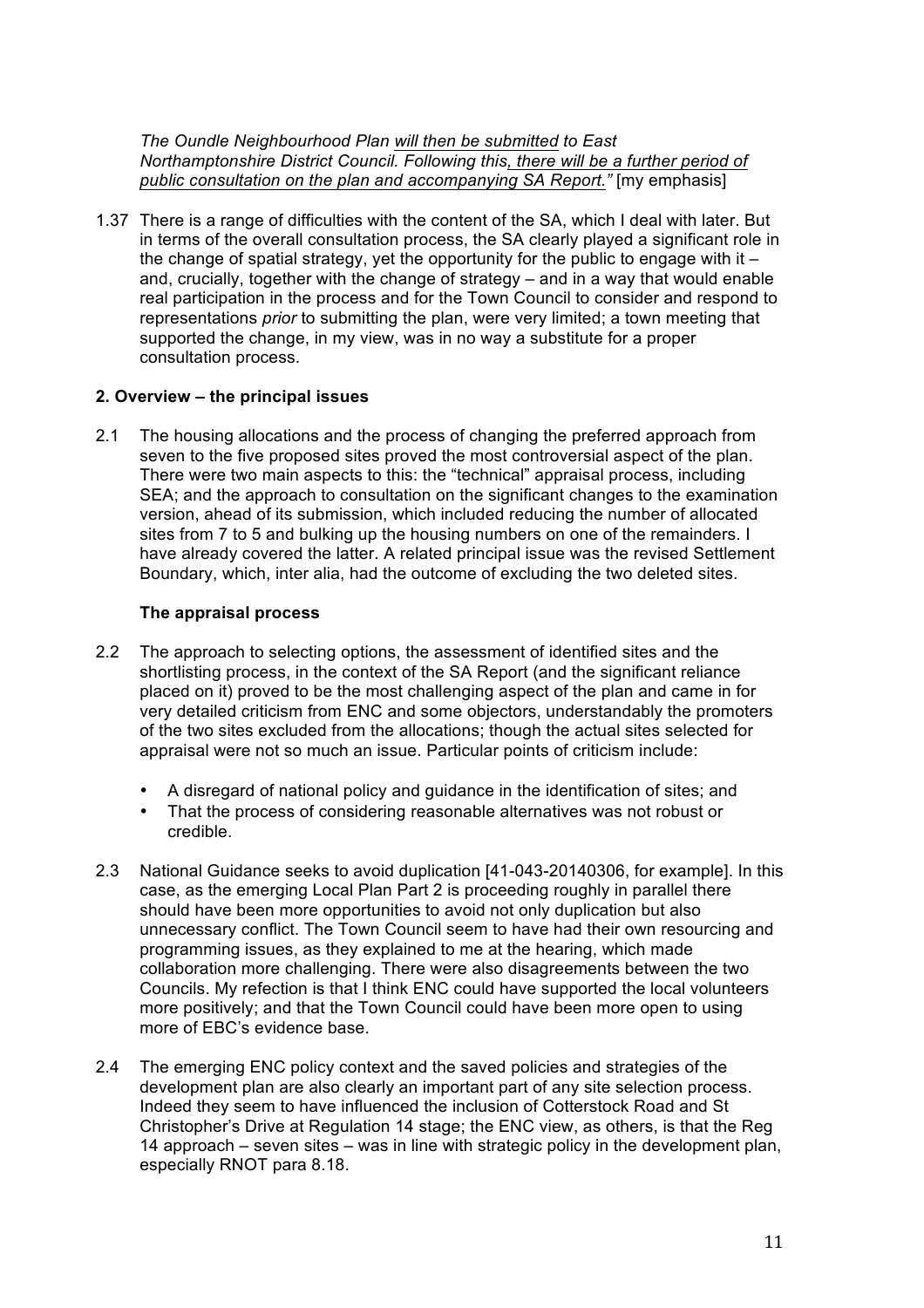- 2.5 Even after raising the issue at the public hearing, it remains unclear why so much appropriate and available evidence, mainly that which was not generated by the OTC - has not been used in the site selection and appraisal process. A notable example is flood risk evidence, as flood risk affects land in or adjacent to allocated sites. I can see no evidence that a Sequential Test has been undertaken. The evidence of deliverability is relatively thin, in my view, though I found the assurances given by site promoters at the hearing convincing.
- 2.6 There was a range of evidence base documents that could have been used as sources at Reg 14 stage. And, where the Town Council disagreed, as with the method and conclusions in the Sustainability Assessment, it would be helpful for those to be overtly discounted. The available documents include:
	- East Northants Sustainability Assessment May 2007
	- Rural North, Oundle and Thrapston Plan Assessment of Potential Sites in Oundle and Thrapston February 2009
	- ENC Level 1 Strategic Flood Risk Assessment Review August 2011
	- North Northampton shire SHLAA (updated to 2011) May 2013ENC Local Plan Part 2 Background Paper: Oundle Site Assessment November 2018
	- ENC Local Plan Part 2 Sustainability Appraisal: Interim SA Report Strategic Options for Oundle December 2018
- 2.7 The SA is placed centre stage in the drama of how the plan changed. Indeed, it seems that it is being asked to play the only "technical" part in the process. The SA does however, present some difficulties in that it, and the Plan upon which it based, does not reflect the evidence before the Town Council; indeed, the conclusions reached in some cases are directly contrary to the evidence. The Persimmon/Gladman Opinion suggests that: "*This makes the Plan highly amenable to legal challenge on the basis of the Stonegate decision, as well as contrary to basic conditions (a), (d) and (f*)." For example, in relation to St Christopher's Drive, the conclusions in the SA, and the justification conflict with evidence that was before OTC on highways, noise, flooding and biodiversity. In the case of noise, the site was marked "significant negative" yet the non-technical summary of the SA says there was a lack of noise evidence.
- 2.8 The impact on highways in relation to Cotterstock Road is relied upon but in the SA (at Table 11 on page 29) the site scores a minor positive for transport. While, at para 6 of the SA, the reason given for de-allocation is that the site is already allocated in the RNOTP. The evidence of the ENC in emerging Part 2 Local Plan (at Table 4) finds that the site is one of the three best performing sites, and thus allocates it.
- 2.9 The process of selection and rejection of alternatives is not always clear, particularly to see how the choices flow from the evidence. The absence of any baseline noise data leads to subjective conclusions; the absence of a Sequential Test on flood risk makes choices between sites in or adjacent to land liable to flooding difficult. It is not clear how far the prospective involvement of the OTC as future part-owners has influenced the scoring process. In a number of cases, relevant site-specific material – some available from promoters - seemed unavailable to the SA team; or was ignored.
- 2.10 From my reading of the option selection process in the SA, and my questioning of the authors at the hearing, I cannot reasonably distinguish between Options 2 and 3 as the scores are so similar; and crucially, I still cannot see why Option 3 became the clear choice for the plan. The reasons seem to be primarily local opinion, gathered in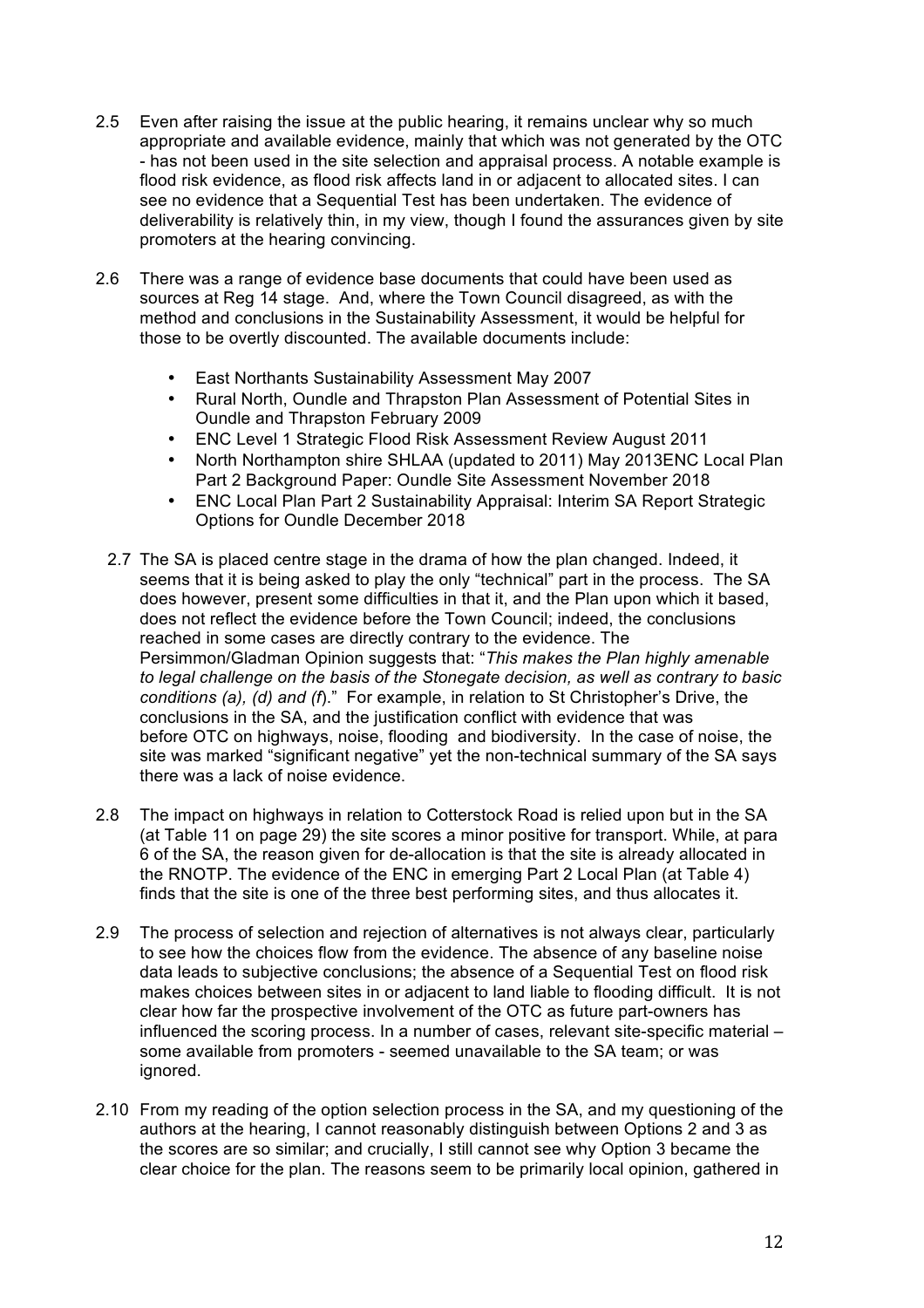a Town Council public meeting and elsewhere, rather than evidence (whether robust or proportionate). This raises the real possibility that this approach falls foul of *Stonegate*.

## **The Settlement Boundary**

- 2.11 The plan includes a settlement boundary, drawn reasonably tightly, around the town of Oundle, which is a variation from that in the RNOT. This attracted a number of objections and concerns, not least from the local authority and the omission site objectors. The variations excluded the two omission sites – St Christopher's Drive and Cotterstock Road – and revised/corrected boundary to land north of Benefield Road (Policy 022). The effect, in combination with the wording of Policy 01, is to strongly reinforce the preferred spatial strategy. The drafting of Policy 01 also came in for criticism as being too restrictive, barring as it does any development adjacent to the settlement.
- 2.12 The main issue with this policy is the lack of any real evidence to support the boundary as drawn; there is no appraisal, for example. It is effectively an arbitrary device to restrict development of the sites removed from the pre-submission version of the plan. As such, it fails to meet the Basic Conditions. If a revised settlement boundary is to be pursued in a future plan it does need to be rational and supported by some form of appraisal (proportionate and robust evidence).

#### **Conclusions on the principal issues**

2.13 Overall, I find fundamental flaws in the plan. The approach to consultation does not meet the Basic Conditions and is probably unlawful. The approach to site selection and appraisal is flawed and the choices unsubstantiated by robust or appropriate evidence (indeed in a number of places are contradicted by available evidence). This aspect also does not meet the Basic Conditions and is probably unlawful.

## **3. Other issues raised by the plan**

- 3.1 It may help those who will need to respond to the fundamental flaws in the plan if I also outline my conclusions on other aspects of the plan. The local authority too has some helpful suggestions on drafting and text amendments that could be taken into account.
- 3.2 The mapping needs significant improvement if it is to clearly support the policies and proposals of the plan and work as a development management document. The Policies Map (displayed within the closing leaves at A3) has virtually no annotations related to the various policy designations; and some are missing. While an annotated version was handed to me at the hearing, this issue will need rectifying, with appropriate cross-referencing (text-mapping) in the future. The site allocations (and some policy text) within the plan itself are illustrated by aerial photos, not OS based mapping, which also needs rectifying. Important designations, like Local Green Space sites, need individual site plans for clarity, cross-referenced to the relevant policy and supporting text.

## **Protection of Green Spaces – Polices 02-06**

3.3 Policy 02 of the plan seeks to designate nine sites as Local Green Space (LGS). The justification is to be found in an Open Space Background paper. A total of 27 sites were assessed against the Framework (and NPPG) criteria, having screened out small amenity sites and areas of countryside outside the settlement boundary; those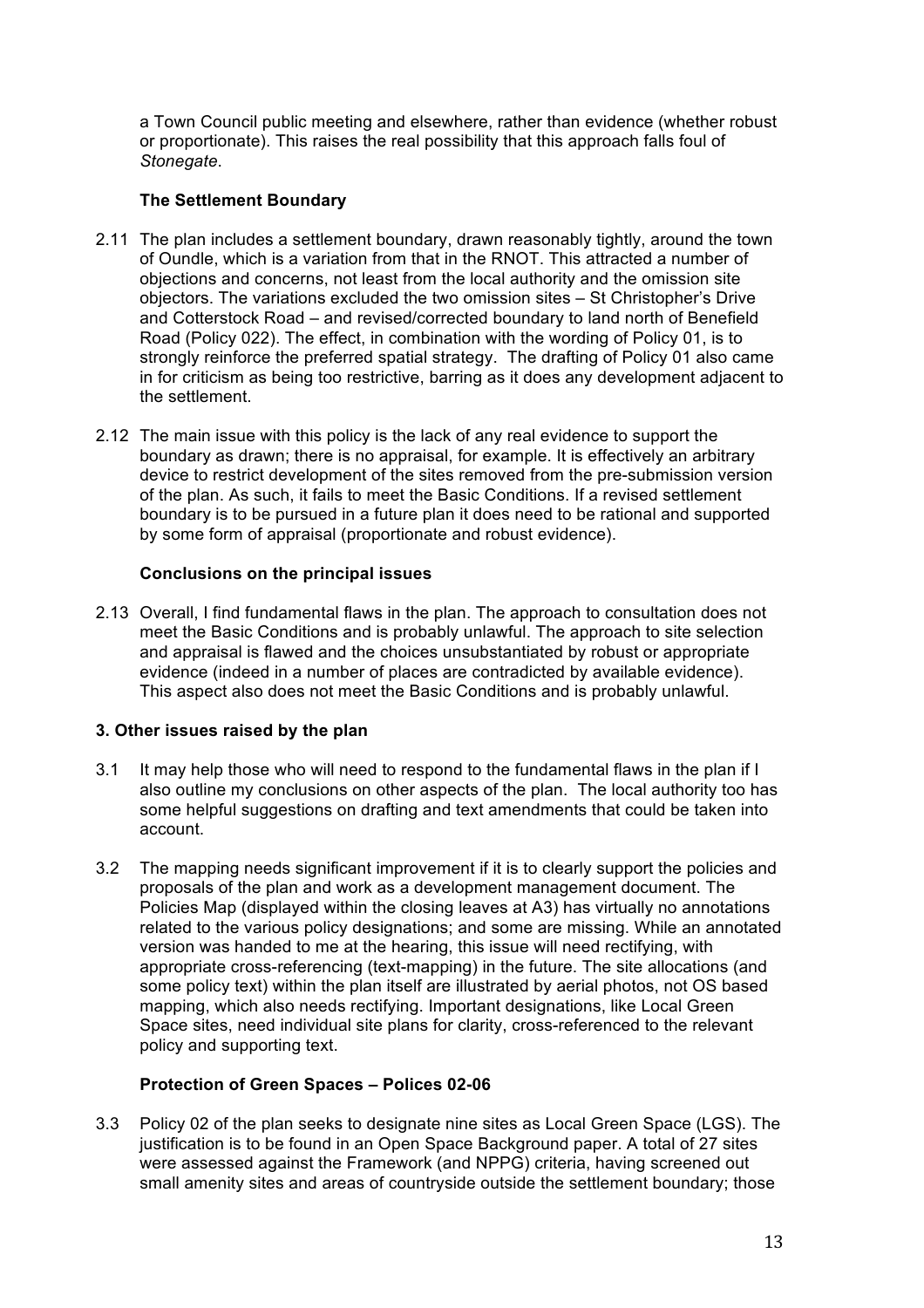that were not designated LGS were identified as having potential for designation as Important Open Space in Policy 03. The criteria in the assessment schedule – with a column for description and comments - were:

- Is the site allocated for or does it have planning permission for development?
- Is the space an extensive tract of land?
- Is the space in close proximity to the community it serves?
- Is the space demonstrably special for any of the following reasons: Beauty, historic significance, recreational value, richness of wildlife and tranquillity.

However, very little detail is given about each, mostly a tick. And one of the Framework's criteria is missing: how a space *holds a particular local significance.*

- 3.4 There are three issues with this policy: evidence, mapping and the drafting of the policy itself. The evidence is a little thin in parts; and local significance (beyond historical) needs to be captured. There is no photography, mapping or evidence from available documents. This needs to be rectified if these proposed designations are to be confirmed. There are no maps for any of the sites; they are only shown (without a cross-reference to the space), on the Policies Map. This is at too big a scale to provide sufficient clarity for development management purposes. Finally, the "such as" criteria in the policy goes beyond the scope of the Framework and should be deleted. The sites should be numbered and cross-referenced with individual site maps.
- 3.5 Policy 03 seeks to protect Important Open Space; the justification for these can be found in the Open Space Background Paper. The policy title says 14 but only 13 spaces are listed. They each need numbering and be cross-referenced to the Policies Map and individual site maps, for clarity and to be an effective development management tool. The objectives of the policy are very similar to JCS Policy 7.
- 3.6 Policy 04 seeks to safeguard other amenity land unless the benefits outweigh the loss. This is effectively covered by JCS Policy 7 and is so superfluous; also the sites were discounted from the Background paper assessments so there is no real evidence to support a specific policy. I would recommend the policy be deleted and the JCS policy referred to in the supporting text of this section of the plan.
- 3.7 Policy 05 seeks to secure new open space in larger housing developments. The threshold of 15 homes is not robustly justified and so should be the default of 10. My own view is that the final section – "*The more significant …* onwards – should more properly form supporting text, in my view.

#### **Protecting important views**

3.8 Policy 07 seeks to protect certain views, with the viewpoints marked on the Policies Map; it attracted a number of objections. It was pointed out that these views were not consulted on at the Reg 14 stage and so there has been no opportunity to make representations directly or to participate in the topic; or for the Town Council to respond. There are two strands of objection to this policy: one is that they take their viewpoint from outside the plan area; I don't see that this is an impediment. The other is that no evidence has been published to support their identification. They seem to have been selected solely on the basis of local community support. Gladman's representations included an expert assessment that concluded the designations had insufficient justification and should be removed. I agree.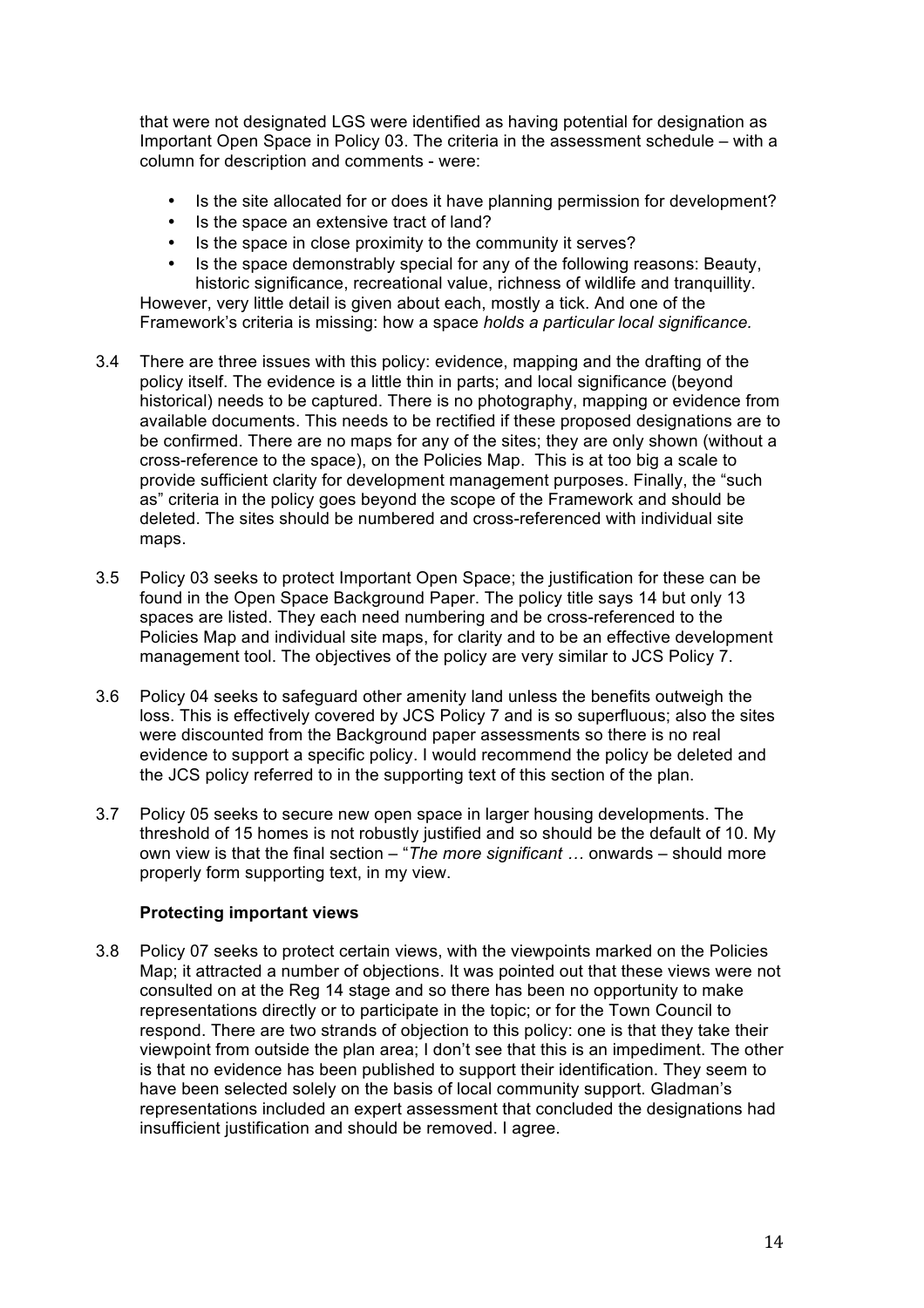### **Tourism**

3.9 Policy 010 seeks to deliver a Festival Site (through a leisure and recreation allocation), which also relates to Policy 022, a housing allocation, which would be the primary means of delivering it. The justification for the leisure allocation is thin, though the promoters support it. I consider that the two proposals should be combined into one and be simplified so that it is clear what is being proposed and how it the overall scheme is deliverable. The mapping then needs to show clearly the boundaries of the site, something which is not clear at present – not least in the minds of the promoters. The reference to a reserve site should be removed, as there is no policy context for it.

#### **Employment**

3.10 Policy 011 safeguards three employment sites. The text suggests they are shown on the Policies Map but they are not. Obviously, this needs to be rectified and the individual sites numbered and cross-referenced; individual site maps may also be necessary, for clarity. The Objectives of the policy are similar to JCS Policy 22 (c) and the drafting should reflect this (eg replace language like "… can no longer be sustained".)

#### **Community facilities**

- 3.11 Policy 012 supports new sporting facilities at Oundle School "where such facilities will be made publicly available". This requirement goes beyond, in my view, the scope of a land use policy and is effectively advocacy, so should be removed to a Supporting Action.
- 3.12 Policy 013 seeks to secure the enhancement of various community facilities and services. Again, the objectives are very similar to JCS Policy 7. A definition of what facilities are caught by this condition is needed; and the inclusion of the three car parks needs more justification – and probably relocated to another place in the plan, say with accessibility.

#### **Housing allocations**

- 3.13 These will need substantial review. I have dealt with mapping issues already. The dwelling allocations in Policy 015 will need, in my view, to reflect the density arguments made by the local planning authority, which I support. The final paragraph in that policy – "Preparation of…." is advocacy while it contains the phrase "involving" and should be modified to omit it, or deleted.
- 3.14 Each allocation needs to justify the inclusion of the (often many) non-housing obligations and to demonstrate the deliverability of the overall package. And, where the housing development is linked to an (often separate) open space or other allocation, how one delivers the other needs to be made clear. There is a variety of site specific issues that will need to be addressed more thoroughly, particularly the issues of flood risk and noise.

#### **Conformity**

3.15 The local planning authority, in the Legal Check letter of  $9<sup>th</sup>$  July 2019, asserts that the deletion of the Cotterstock Road site is a direct challenge to the adopted strategic policies of the Local Plan, citing para 8.18 of the RNOT Plan. They explain that this view is supported by the examiner of the Glapthorn Neighbourhood Plan: it was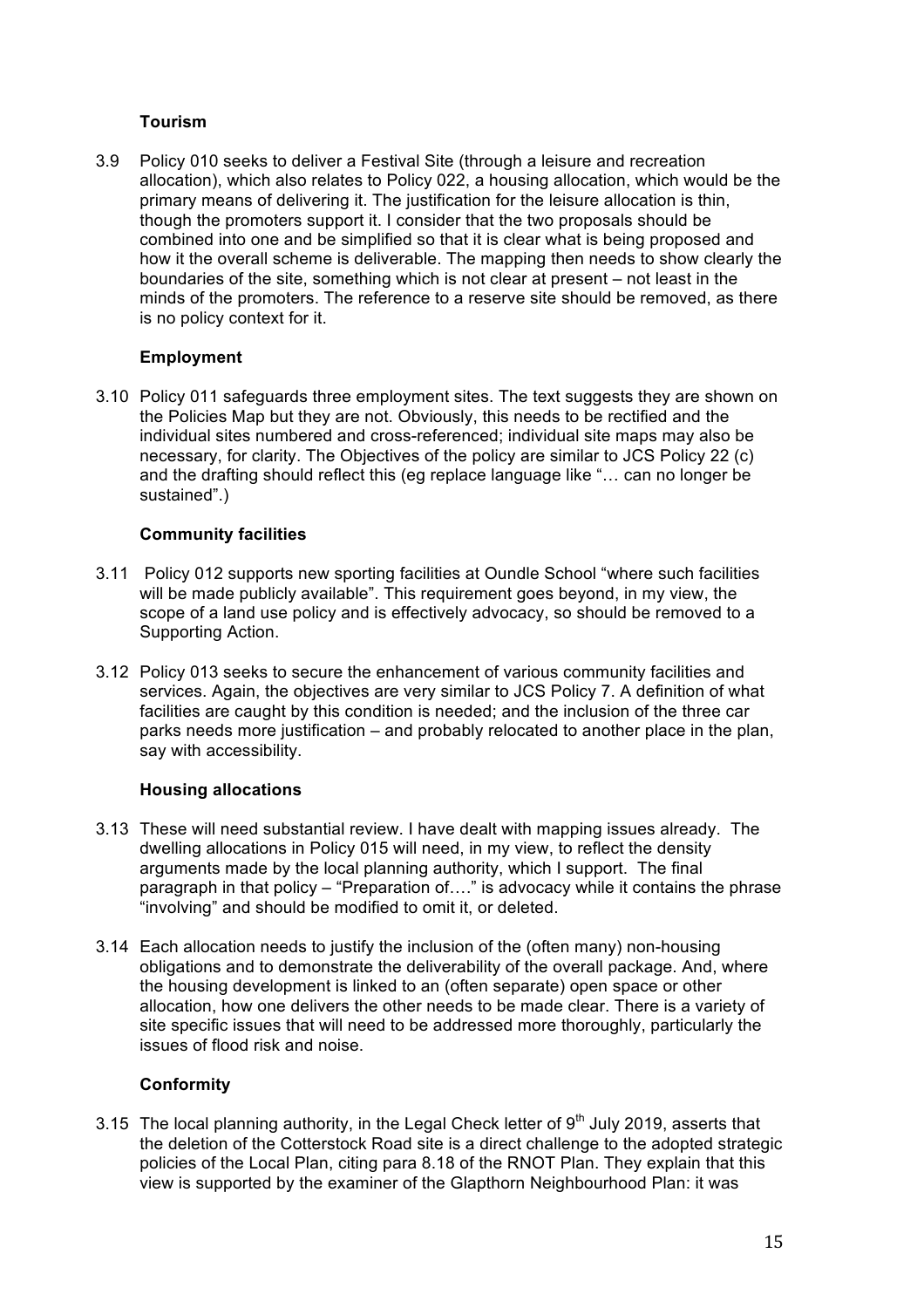concluded that it was a strategic policy and that that plan sought to undermine it in respect of that development.

- 3.16 There are two issues here: The first is that the plan before me does not "delete" the allocation – it was simply not carried forward, unlike in the case of Glapthorn where the challenge was overt. Also, it's not the omission of the site that is the challenge to 8.18 but the plan's new settlement boundary – which means they are excluded - and that is an issue capable of being resolved by a modification to the boundary (suitable supported by appropriate evidence) and the text of the policy.
- 3.17 The second is that the Cotterstock Road development site straddles the boundaries of the two parishes and their neighbourhood plans. The masterplan for the proposed development, now a live application, as shown to me at the public hearing, cannot be accommodated within the boundaries of the neighbourhood plan: The layout does not divide into two neat parts; even the access point lies on the parish boundary.
- 3.18 It seems to me that there are difficulties with including this development in this plan, which would have to be as a partial allocation. If it is to be treated as a strategic allocation, as I believe the local planning authority are doing, there is logic in it being omitted from this plan, albeit recognised in the neighbourhood plan's spatial strategy and housing numbers. On that basis, with a redrawn settlement boundary that allows for it, I have concluded that its omission is not in conflict with a strategic policy.

#### **4. Referendum Area**

4.1 Planning Practice Guidance on the Independent Examination (Paragraph: 059 Reference ID: 41-059-20140306) says:

*"It may be appropriate to extend the referendum area beyond the neighbourhood area, for example where the scale or nature of the proposals in the draft neighbourhood plan or Order are such that they will have a substantial, direct and demonstrable impact beyond the neighbourhood area."*

- 4.2 There are no development site allocations adjacent to the neighbouring parish of Glapthorn, which has a neighbourhood pan – and one, which involved a site adjacent to this plan - and there are few immediate neighbours in the northern part of the plan area. However, the sheer adjacency of the plans, the combination of viewpoints, Important Open Space designations and the future of the Cotterstock Road site, suggest that the nature and scale of what the plan proposes would *have a substantial, direct and demonstrable impact beyond the neighbourhood area.*
- 4.3 If the plan were to be recommended to go forward to a referendum, I would have recommended that the Referendum Area be extended beyond the designated neighbourhood area to include all, or the relevant parts of, Glapthorn Parish.

#### **5. Conclusions**

5.1 I can see that the Town Council and their volunteers have put in a great deal of hard work into the preparation and submission of the plan and the supporting documents. The plan is well presented and clear. The plan seeks to represent the local community's aspirations, which it does well. Where it has not succeeded is in the approach to consultation – especially on the changed preferred spatial strategy - and in the ways I have identified earlier, especially evidential support for the main policies, the lack of a robust site selection and assessment process; and, crucially,